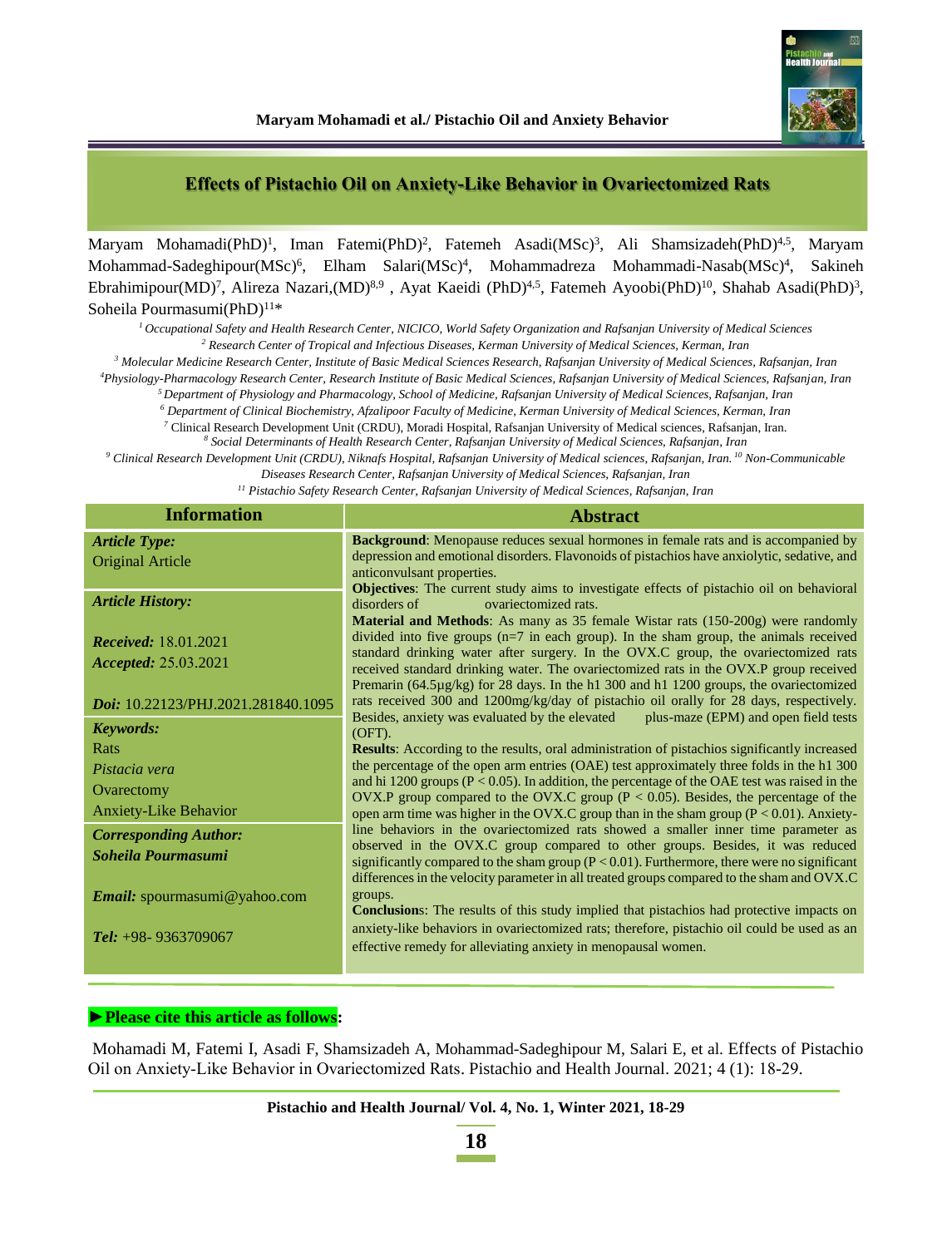# **1. Introduction**

Menopause is a biologic and physiologic stage in women's life, which is defined as natural termination of menstruation that commonly happens from the age of 45 to 60 [1]. Physiologically, it is associated with a reduction in the level of estrogen. Depression, stress, hot flashes, sleep problems, headaches, mood changes, and hormonal defects are the main psychological symptoms of menopause. These defects can affect the quality and major aspects of women's life [2].

Hormonal or non-hormonal methods are used to reduce menopause symptoms. Hormonal therapy is beneficial for menopause. However, these methods are used in breast cancer and have the risk of thromboembolic disease [3]. Complementary medicine is one of the main non-hormonal approaches to eliminating and reducing these symptoms. Research shows that women aged 40 or older are the greatest receivers of complementary therapies [4]. Herbal medicine is one of the most popular methods in complementary medicine. In the United States and the United Kingdom, 80% of postmenopausal women use herbal remedies. Besides, 60 to 70% of them believe that these supplements solve their problems and are safe with no side effects [5]. The World Health Organization proposed complementary and alternative medicines as therapeutic methods for improving menopausal symptoms and changing women's lifestyle during this period [6].

Pistachio oil contains compounds that chemically include saturated fatty acids, such as myristic, palmitic and stearic acids, as well as unsaturated acids, such as linoleic and oleic, plant sterols, and elements, such as selenium, zinc, calcium, potassium, iron, and magnesium [7]. Research shows that compounds in pistachio oil inhibit production of nitric oxide (NO) [8, 9]. Since this compound is able to inhibit steroidogenesis, pistachios and their oil were used in the past as a medicine to treat sex-related diseases, such as improving sexual potency. On the other hand, plants containing linoleic acid have been reported to have been used in treating impotence [10]. Unsaturated fatty acids can inhibit the function of the enzyme 5-alpha-reductase. On the other side, saturated fatty acids increase the cholesterol level in the human body [11]. Evidence shows effects of phytosterols on the sexual cycle and sex hormones [12]. Beta-sitosterol is the most common phytosterol in nuts. Pistachios have been reported to contain high levels of beta-sitosterol [13]. Rostam pour *et al* (2016) reported that the dose of 10mg/kg of the pistachio hydroalcoholic extract reduced anxiety in female rats [14]. Saeb *et al* (2008) reported that female rats were given 5, 10, and 20% of wild pistachio oil daily for 60 days. The results of their study showed that with an increase in the percentage of pistachio oil, the serum level of leptin decreased [15].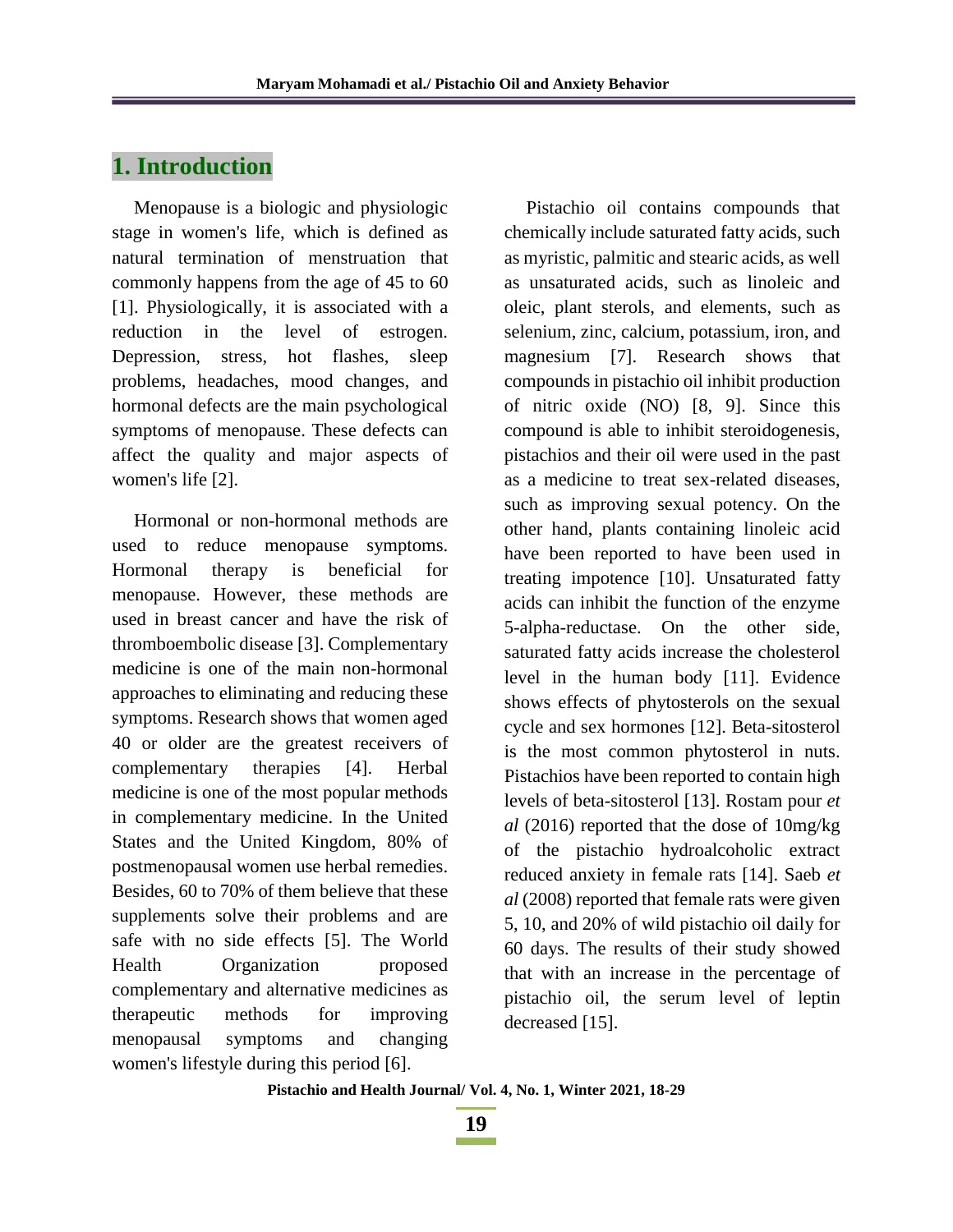This study aims to investigate effects of pistachio oil on menopausal complications, such as anxiety and spatial memory in ovariectomized rats.

# **2. Materials and Methods**

### **2.1. Plant material collection and oil extraction**

Fresh fruits of Akbari pistachios were collected from Rafsanjan, Kerman province, Iran. Confirmation of the species with voucher specimens was approved by an expert in the Department of Botany, Vali-e-Asr University of Rafsanjan, Iran (Genetic code: M30). Different parts of the fruits (the green hull and the kernel) were separated, and oil was extracted using the cold press method after drying. The oil was filtered and centrifuged at 5000 rpm for 10 min; next, it was stored in a refrigerator [16].

### **2.2. Animals and ethics**

A total of 35 female Wistar rats (150- 200g) were kept under standard laboratory conditions of a 12-hour light/dark cycle, temperature of  $22 \pm 2$  °C, and humidity of 55 ± 5%. Animals had free access to food and water, with each of them used only once during the study. Experiments were performed at the same time of the day (11 to 12am). The animals were cared and treated according to Institutional Guidelines for the Care and Use of Laboratory Animals (NIH Publications No. 8023, revised in 1978) upon the approval of Research and Medical Ethics Committees of Rafsanjan University under ethics number IR.RUMS.REC.1398.032.

#### **2.3. Ovariectomy surgery protocol**

After a two-week acclimation period, the animals were anesthetized by ketamine/xylazine (60/4mg/kg) intraperitoneally, and the ovaries were removed completely by bilateral incision through the skin [17]. The rats received penicillin (22,000IU/kg) for two days after ovariectomy. To confirm menopausal induction, we observed vaginal smears three to eight days after surgery using a light microscope. Besides, the animals entered our study according to the vaginal cell type. We used animals that no epithelial cells in their vaginal smear [18]. The rats in the sham group underwent the same procedure without removal of their ovaries. The animals were weighed every seven days to the end of the study.

#### **2.4. Experimental design**

The female rats were randomly divided into five groups (n=7 in each group). The sham group included animals that received standard drinking water (0.25ml/kg) after surgery for 28 days. In the OVX.C group, the ovariectomized rats received standard drinking water (0.25 ml/kg) for 28 days. The OVX.P group included the ovariectomized rats that received Premarin (64.5µg/kg) orally for 28 days. In addition, the h1 300 group included the ovariectomized rats that received 300mg/kg/day of pistachio oil orally for 28 days. On the other side, the h1 1200 group included ovariectomized rats that received 1200 mg/kg/day of pistachio oil orally for 28 days. Besides, 24h after the last application, behavioral tests were performed at the same time of the day.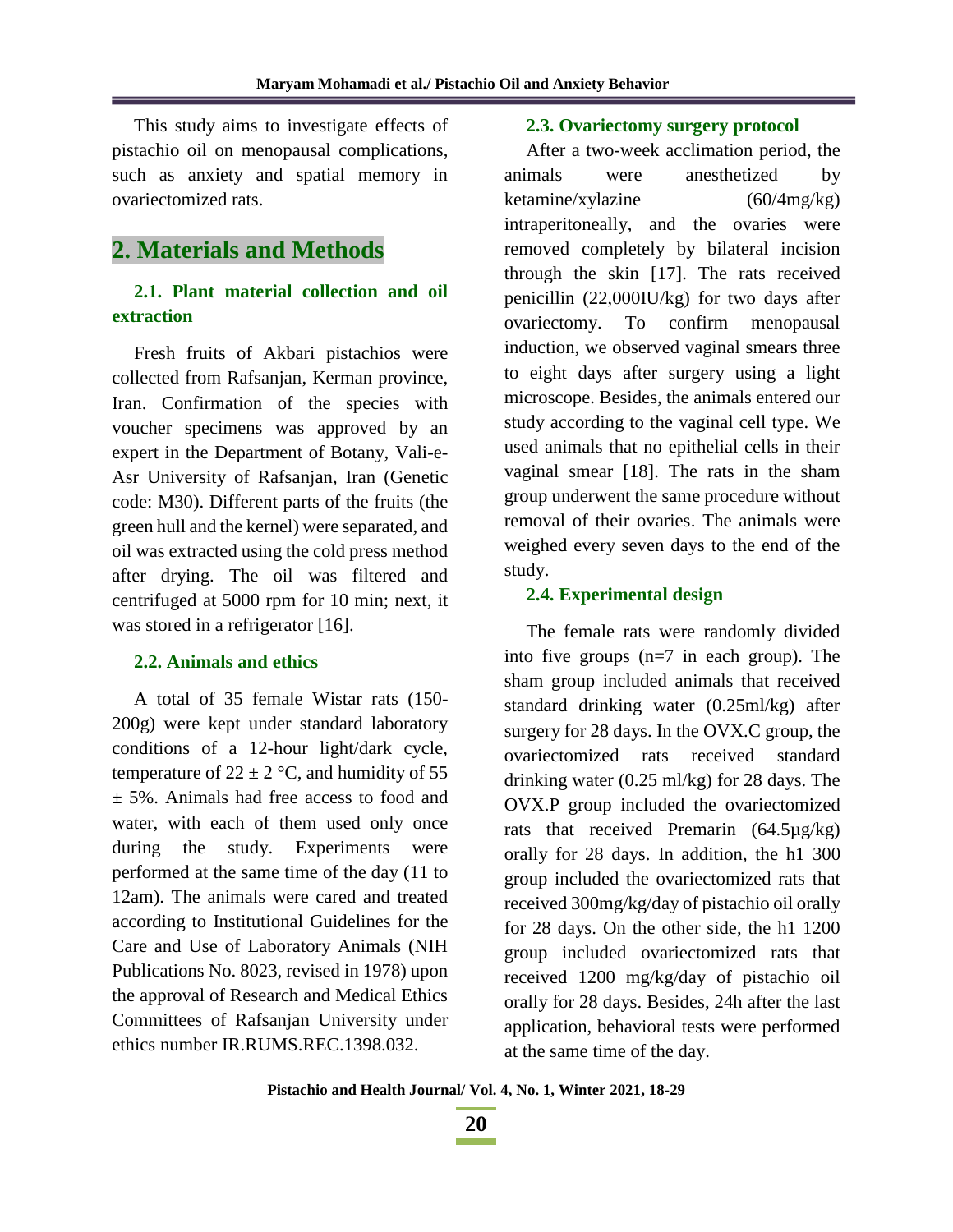#### **2.5. Elevated plus maze (EPM) test**

The EPM test was performed to examine anxiety-like behaviors in rodents. The method was highly similar to our previous research [19]. The maze included two opened arms  $(50\times10$ cm) and two closed arms  $(50\times10\times40$ cm), with each animal having been placed at the center of the apparatus facing an opened arm for 5 min. The percentages of opened arm entries (OAE%) and the opened arm time (OAT%) were reported as standard indices of anxiety-like behaviors. A significant reduction in OAE% and/or OAT% would indicate an increase in the level of anxiety. Total arm entries were reported as an index of locomotor activity [20].

#### **2.6. Open field test (OFT)**

The OFT was used to examine anxietylike behaviors and locomotor activity in rodents. The animals were placed individually in a  $50 \times 50 \times 50$ cm white box for a 5-min period. The bottom surface of the box was divided into two inner and outer zones. The rats' activity in the box was digitally monitored and analyzed using Ethovision software (version 7.1, Noldus Information Technology, Ethovision, Wageningen, the Netherlands). At the beginning of the session, each rat was placed at the center of the arena, with its activity recorded for 5 min. Next, behavioral parameters, including the total distance moved (cm), velocity (cm/sec), total duration in the inner zone (sec), and total duration in the outer zone (sec) were scored. At the end of each session, the rats were removed from

the open field, and the experimental chamber was thoroughly cleaned with diluted ethanol (10%) and dried.

#### **2.7. Statistical analysis**

Data analysis was performed using the data analysis program of Graphpad Prism, version 6 (Graphpad Software, San Diego, CA, USA). Besides, one-way analysis of variance (ANOVA) was used followed by the Tukey's multiple comparison test. The results were expressed as the mean ± standard error (SEM), with p-value less than 0.05 considered statistically significant.

# **3. Results**

According to the results, there was a heavier weight in the OVX.C group than in other experimental groups after 28 days. Besides, the weight in other experimental groups did not decrease significantly compared to the control group  $p > 0.05$  (Fig. 1). The percentage of the OAE test significantly increased approximately three folds in the h1 300 and h1 1200 groups ( $P <$ 0.05). Besides, the percentage of the OAE test was higher in the OVX.P group than in the OVX.C group after 28 days ( $P < 0.05$ ). In addition, it was demonstrated that the percentage of the OAE test decreased in the OVX.C group compared to the sham group  $(P < 0.05)$  (Fig. 2).

The percentage of OAT was higher in the OVX.C group than in the sham group ( $P <$ 0.01) (Fig. 3). In addition, the percentage of OAT showed a remarkable increase in the OVX.P group after Premarin administration for 28 days ( $P < 0.001$ , Fig. 3). OAT% was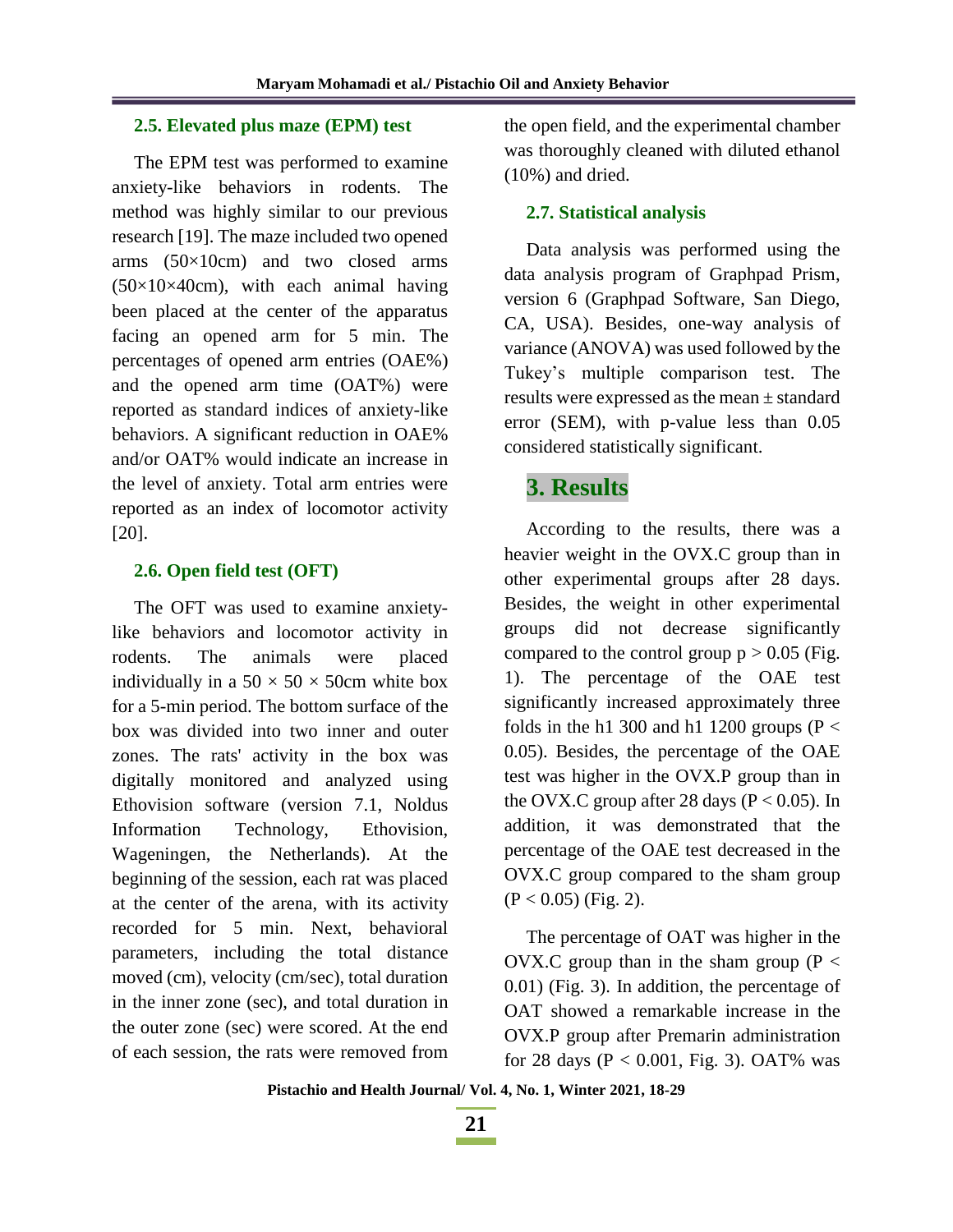approximately 5 folds in the h1 1200 group, yet there were no significant changes in the h1 300 and OVX.C groups (Fig. 3). Besides, there were no significant changes in the distance moved and the total arm entries among all groups after oral administration of pistachios in menopausal rats (Figs. 4 and 5).

The open field test in ovariectomized rats showed a smaller inner time parameter in the OVX.C group than in other groups, which significantly decreased compared to the sham group ( $P < 0.01$ , Fig. 6). Furthermore, there were no significant differences in the velocity parameter in all treated groups compared to the sham and OVX.C groups (Fig. 7).



**Fig. 1.** Weight alterations in ovariectomized rats; Sham group: rats that received standard drinking water after surgery; OVX.C group: ovariectomized rats that received standard drinking water; OVX.P group: ovariectomized rats that received Permarin (64.5µg/kg), h1 300 group: ovariectomized rats that received 300mg/kg/day of pistachio oil orally; h1 1200 group: ovariectomized rats that received 1200mg/kg/day of pistachio oil orally for 28 days. The data are presented as Mean ± SEM.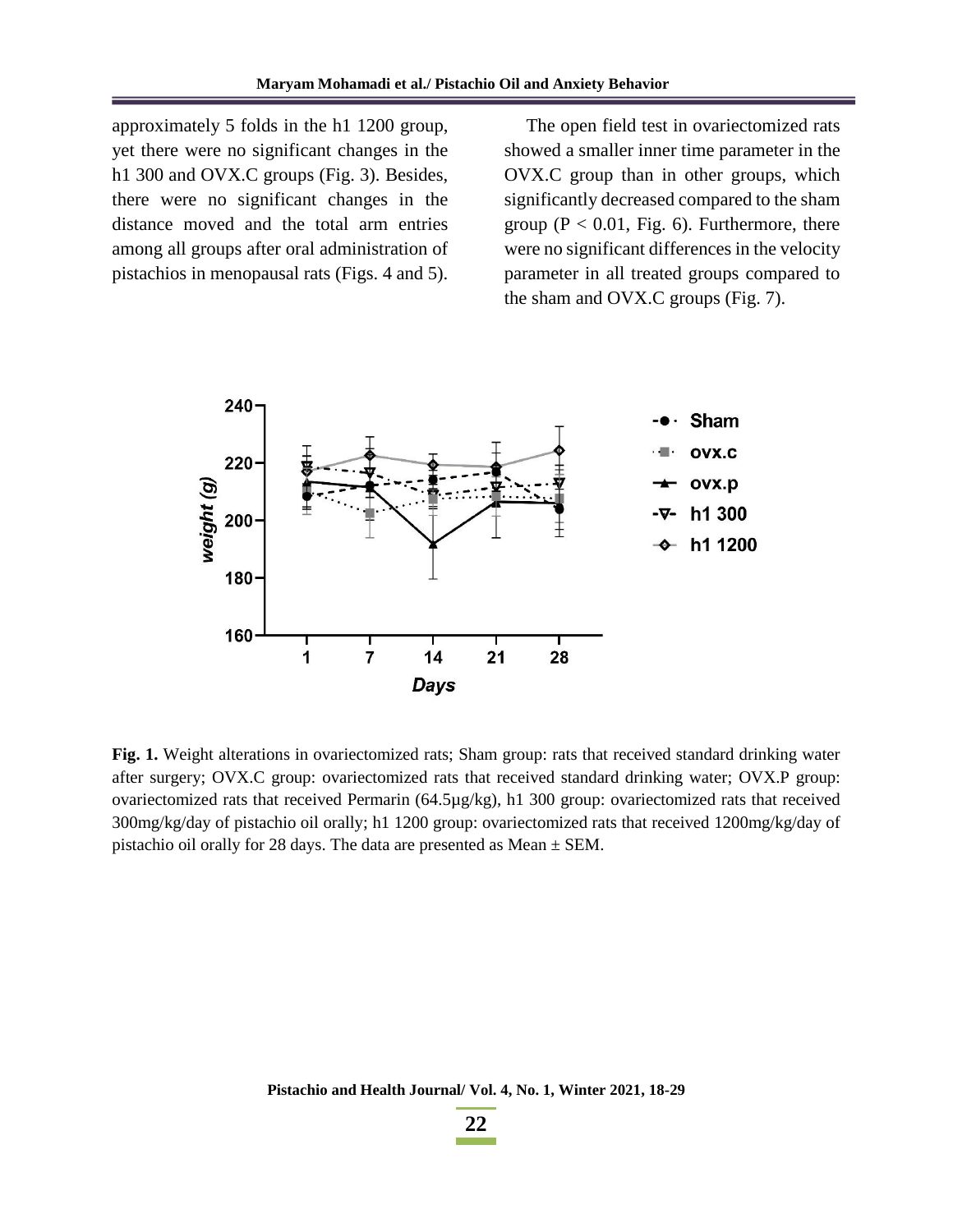

**Fig. 2.** Comparison of the open arm entries test in ovariectomized rats; Sham group: rats that received standard drinking water after surgery; OVX.C group: ovariectomized rats that received standard drinking water; OVX.P group: ovariectomized rats that received Permarin (64.5µg/kg); h1 300 group: ovariectomized rats that received 300 mg/kg/day of pistachio oil orally; h1 1200 group: ovariectomized rats that received 1200 mg/kg/day of pistachio oil orally for 28 days. The data are presented as Mean  $\pm$  SEM. Analyses were considered statistically significant at  $*P < 0.01$  compared to the sham group and at  $*P <$ 0.05 compared to the OVX.C group.



**Fig. 3.** Comparison of the open arm entries test in ovariectomized rats; Sham group: rats that received standard drinking water after surgery; OVX.C: ovariectomized rats that received standard drinking water; OVX.P: ovariectomized rats that received Permarin (64.5µg/kg); h1 300 group: ovariectomized rats that received 300mg/kg/day of pistachio oil orally; h1 1200 group: ovariectomized rats that received 1200mg/kg/day of pistachio oil orally for 28 days. The data are presented as Mean  $\pm$  SEM. Analyses were considered statistically significant at \*\*P < 0.01 compared to the sham group,  $\#P$  < 0.05, and  $\#H\#P$  < 0.001 compared to the OVX.C group.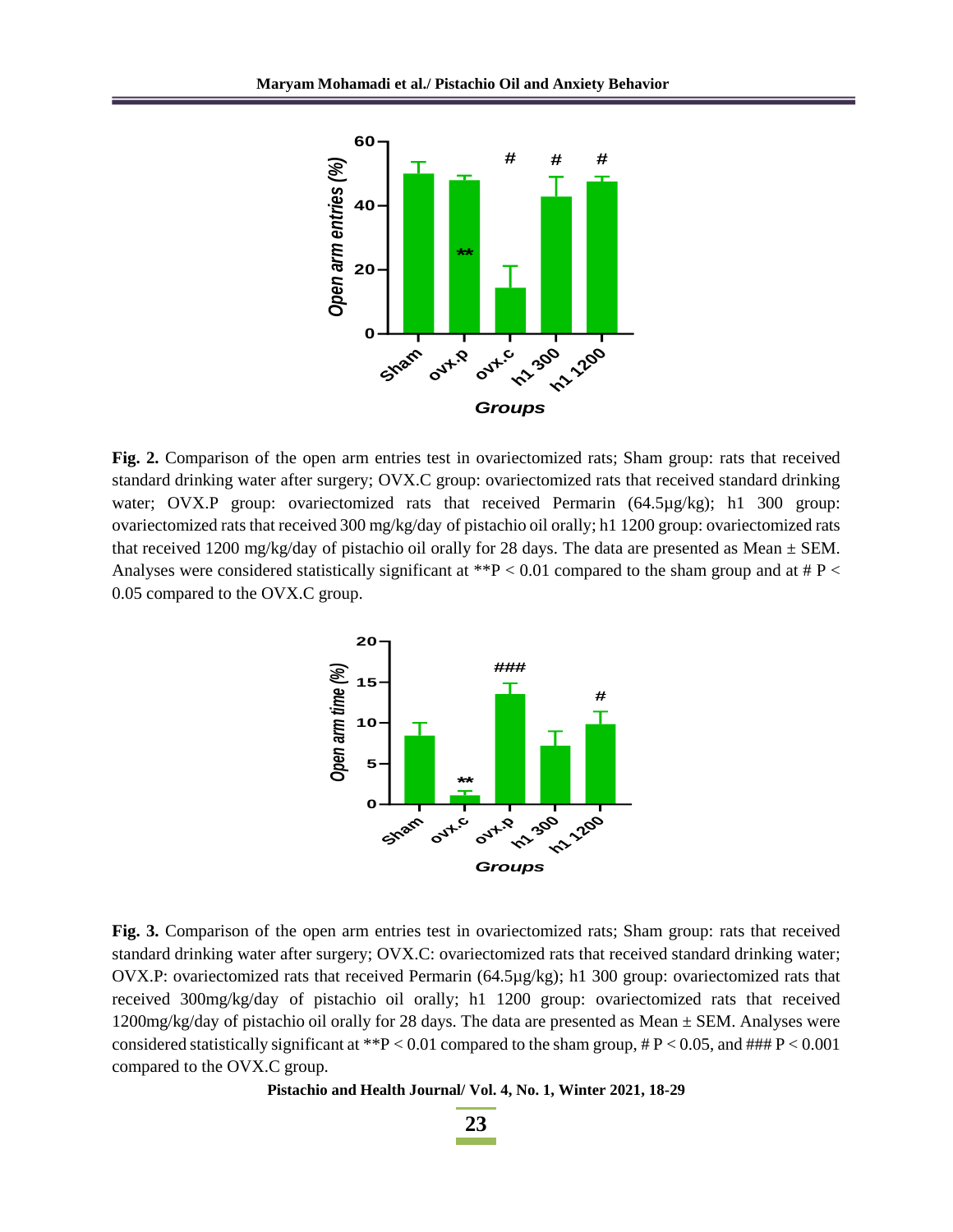

**Fig. 4.** Alternation of the open arm entries test in the ovariectomized rats; Sham group: rats that received standard drinking water after surgery; OVX.C: ovariectomized rats that received standard drinking water; OVX.P: ovariectomized rats that received Permarin (64.5µg/kg); h1 300 group: ovariectomized rats that received 300mg/kg/day of pistachio oil orally; h1 1200 group: ovariectomized rats that received 1200mg/kg/day of pistachio oil orally for 28 days. The data are presented as Mean  $\pm$  SEM.



**Fig. 5.** Comparison of the total arm entries test in ovariectomized rats; Sham group: rats that received standard drinking water after surgery; OVX.C: ovariectomized rats that received standard drinking water; OVX.P: ovariectomized rats that received Permarin (64.5 µg/kg); h1 300 group: ovariectomized rats that received 300mg/kg/day of pistachio oil orally; h1 1200 group: ovariectomized rats that received 1200 mg/kg/day of pistachio oil orally for 28 days. The data are presented as Mean  $\pm$  SEM.

**Pistachio and Health Journal/ Vol. 4, No. 1, Winter 2021, 18-29**

**24**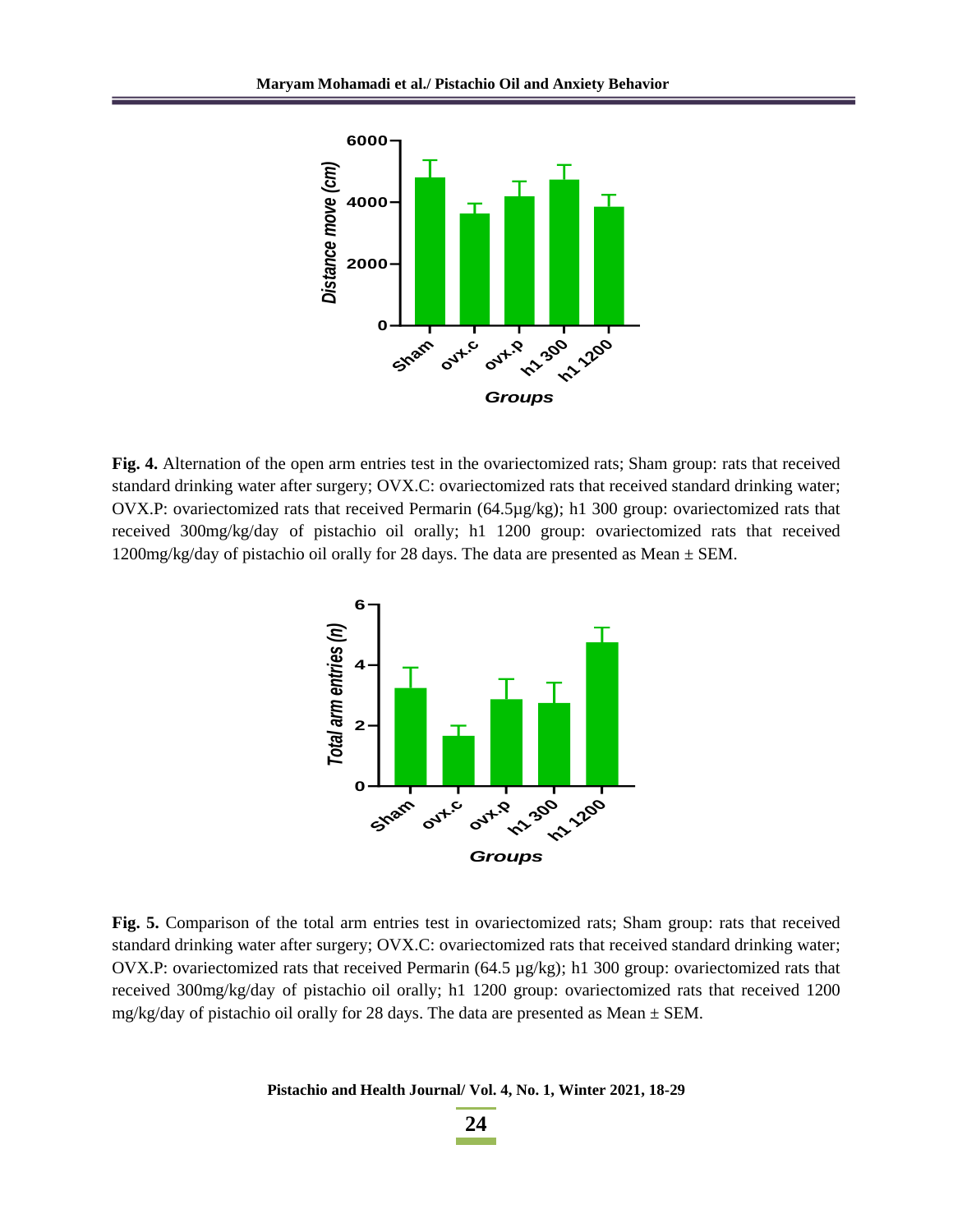

**Fig. 6.** Effects of oral pistachio administration on the inner time parameter of anxiety-like behaviors in ovariectomized rats; Sham group: rats that received standard drinking water after surgery; OVX.C: ovariectomized rats that received standard drinking water; OVX.P: ovariectomized rats that received Permarin (64.5µg/kg); h1 300 group: ovariectomized rats that received 300mg/kg/day of pistachio oil orally; h1 1200 group: ovariectomized rats that received 1200mg/kg/day of pistachio oil orally for 28 days. The data are presented as Mean  $\pm$  SEM. Analyses were considered statistically significant at \*\*P < 0.01 compared to the sham group.



**Fig. 7.** Comparison of the velocity parameter in ovariectomized rats; Sham group: rats that received standard drinking water after surgery; OVX.C: ovariectomized rats that received standard drinking water; OVX.P: ovariectomized rats that received Permarin (64.5µg/kg); h1 300 group: ovariectomized rats that

#### **Pistachio and Health Journal/ Vol. 4, No. 1, Winter 2021, 18-29**

**25**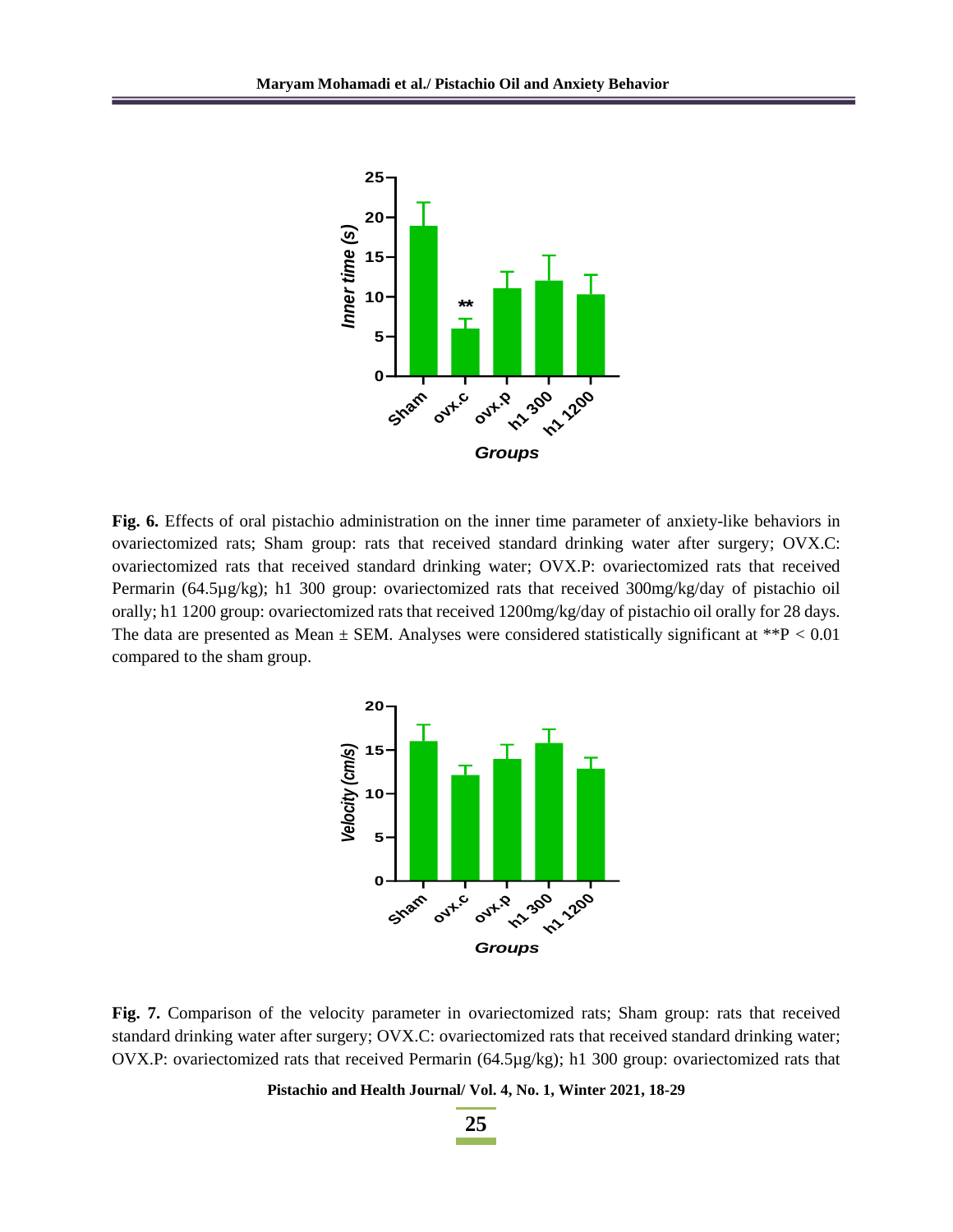received 300mg/kg/day of pistachio oil orally; h1 1200 group: ovariectomized rats that received 1200mg/kg/day of pistachio oil orally for 28 days. The data are presented as Mean  $\pm$  SEM.

## **4. Discussion**

Estrogens have various pharmacological properties, such as neuro-protective and neurotrophic properties [21]. Decreased levels of estrogen in menopausal periods induced different psychological abnormalities, such as anxiety [22]. Similarly, our results demonstrated that induction of ovarectomy in female rats led to anxiety in EPM and OFT as standard experimental tests for evaluation of anxietylike behaviors in rodents. Different groups showed no impairments in the locomotor function. Moreover, Premarin (64.5µg/kg for 28 days), being a kind of estrogen, reduced anxiety-like behaviors.

Treatment of OVX animals with pistachio oil (especially 1200mg/kg/day for 28 days) reduced anxiety-like behaviors in ovariectomized animals. Anxiolytic effects of pistachios have been shown under different conditions. Hakimizadeh *et al* demonstrated that the hydroalcoholic extract of pistachios reduced anxiety in ovariectomized rats [23]. Moreover, Mohammadi-Nasab *et al* demonstrated that pistachio oil decreased anxiety-like behaviors in rats with polycystic ovary syndrome [24].

On the other hand, *Pistacia* species contain various active constituents, such as different kinds of phytosterols and flavonoids, lutein, β-carotene, vitamin E, βsitosterol, stigmasterol, and campesterol [25- 27]. These active constituents are the main causes of pharmacological properties in pistachios, including neuroprotective, antiinflammatory, and antioxidant effects [9]. It is well established that these compounds exert anxiolytic effects under normal and pathological conditions through the mentioned properties. For example, vitamin E reduces anxiety-like behaviors in an animal model of autism [28] and zebrafish with high caffeine intake [29]. Moreover, it has been shown that lutein supplementation reduces anxiety in young adults [30]. Furthermore, phytosterols can interact with estrogen receptors, such as intrinsic estrogens and induce anxiolytic effects [31-33]. In another study, anxiolytic effects of the hydroalcoholic extract of pistachios were exhibited in an experimental model of anxiety, which were antagonized by tamoxifen through blockade of estrogen receptors [34].

# **5. Conclusions**

To conclude, the results of this study demonstrated that pistachio oil reduced anxiety-like behaviors in ovariectomized rats without significant effects on the animals' weight; therefore, pistachio oil could be used as a promising remedy for reducing anxiety in menopausal women.

### **Conflict of interest**

The authors declare that there is no conflict of interests regarding the publication of this article.

### **Acknowledgements**

**Pistachio and Health Journal/ Vol. 4, No. 1, Winter 2021, 18-29** Rafsanjan University of Medical Sciences,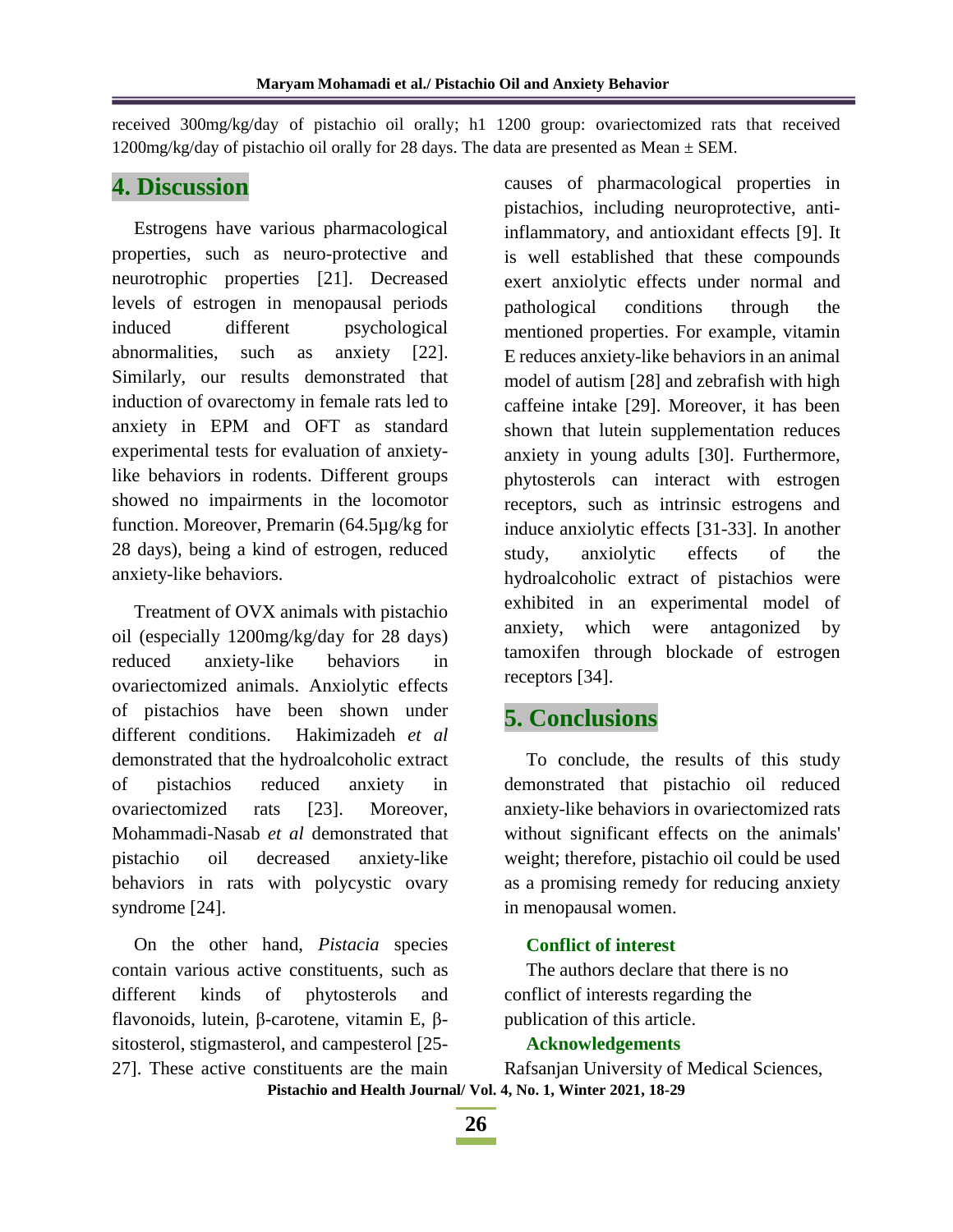Rafsanjan, Iran funded this study with Grant Number 97366.

# **References**

- 1-Labrie F, Bélanger A, Pelletier G, Martel C, Archer DF, Utian WH. Science of intracrinology in postmenopausal women. Menopause. **2017**;*24(6):702-12.*
- 2-Monteleone P, Mascagni G, Giannini A, Genazzani AR, Simoncini T. Symptoms of menopause—global prevalence, physiology and implications. Nature Reviews Endocrinology. **2018**;*14(4):199.*
- 3-Genazzani A, Panay N, Simoncini T, Depypere H, Mueck A, Egarter C, et al. Purified and specific cytoplasmic pollen extract: a nonhormonal alternative for the treatment of menopausal symptoms. Gynecological Endocrinology. **2020**;*36(3):190-6.*
- 4-Shepherd-Banigan M, Goldstein K, Coeytaux R, McDuffie J, Goode A, Kosinski A, et al. Improving vasomotor symptoms; psychological symptoms; and health-related quality of life in peri-or post-menopausal women through yoga: An umbrella systematic review and meta-analysis. Complementary therapies in medicine. **2017**;*34:156-64*.
- 5-Gentry-Maharaj A, Karpinskyj C, Glazer C, Burnell M, Bailey K, Apostolidou S, et al. Prevalence and predictors of complementary and alternative medicine/non-pharmacological interventions use for menopausal symptoms within the UK Collaborative Trial of Ovarian Cancer Screening. Climacteric. **2017**;*20(3):240-7.*
- 6-Moore TR, Franks RB, Fox C. Review of efficacy of complementary and alternative medicine treatments for menopausal symptoms. Journal of midwifery & women's health. **2017**;*62(3):286-97.*
- 7-Kola O, Hayoğlu İ, Türkoğlu H, Parıldı E, Ak BE, Akkaya MR. Physical and chemical properties of some pistachio varieties (Pistacia vera L.) and oils grown under irrigated and non-irrigated conditions in Turkey. Quality Assurance and Safety of Crops & Foods. **2018**;*10(4):383-8.*
- 8- Arjeh E, Akhavan H-R, Barzegar M, Carbonell-Barrachina ÁA. Bio-active compounds and functional properties of pistachio hull: A review. Trends in Food Science & Technology. **2020**;*97:55-64*.
- 9-Paterniti I, Impellizzeri D, Cordaro M, Siracusa R, Bisignano C, Gugliandolo E, et al. The anti-inflammatory and antioxidant potential of pistachios (Pistacia vera L.) in vitro and in vivo. Nutrients. **2017***;9(8):915.*
- *10-* IsHak WW, Clevenger S, Pechnick RN, Parisi T. Sex and Natural Sexual Enhancement: Sexual Techniques, Aphrodisiac Foods, and Nutraceuticals. The Textbook of Clinical Sexual Medicine. **2017**:*413-32.*
- 11- Souyoul SA, Saussy KP, Lupo MP. Nutraceuticals: a review. Dermatology and Therapy. **2018**;*8(1):5-16.*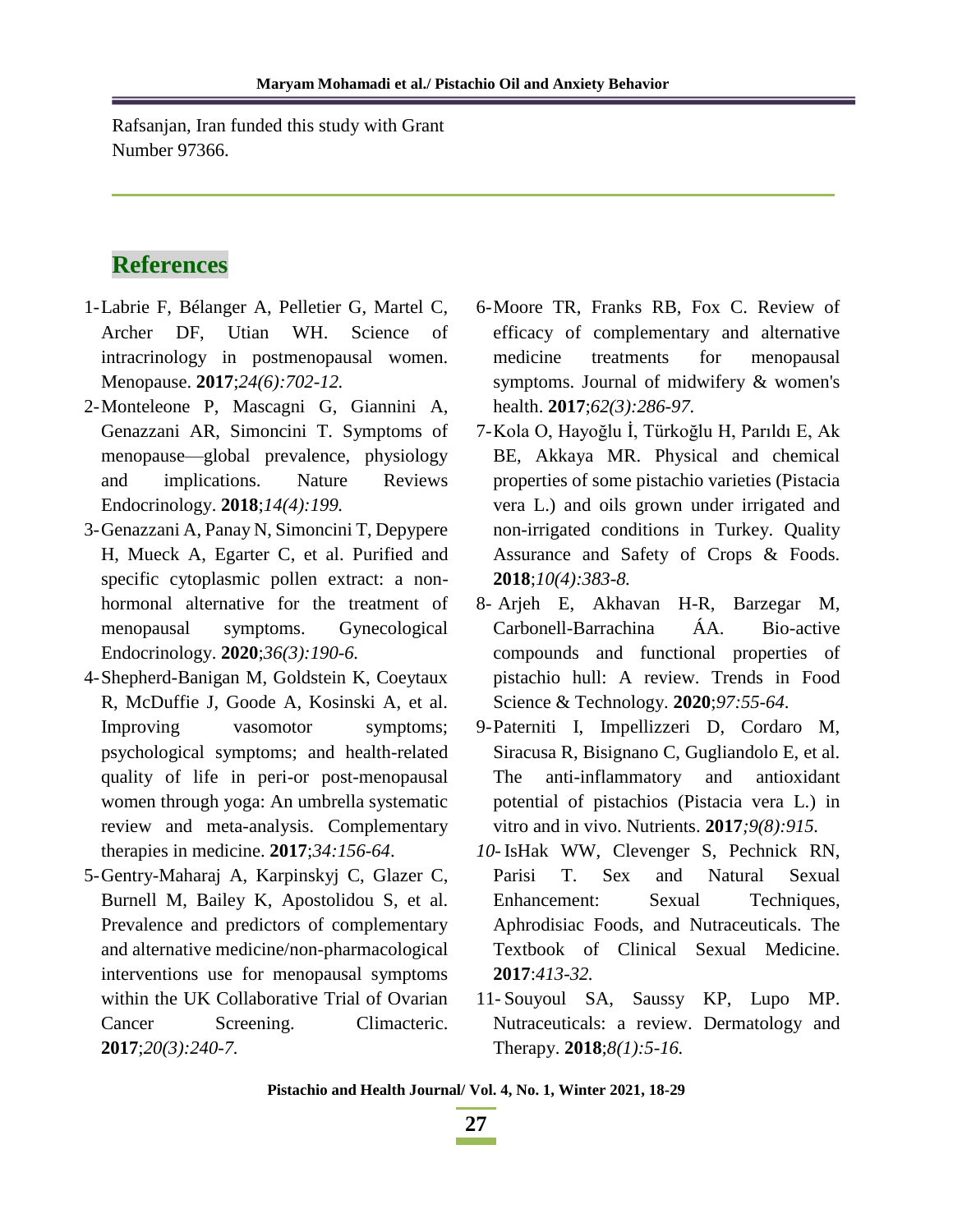- 12- San Mauro-Martín I, Blumenfeld-Olivares JA, Garicano-Vilar E, Cuadrado MÁ, Collado-Yurrita L. Differences in the effect of plant sterols on lipid metabolism in men and women. Topics in Clinical Nutrition. **2018**;*33(1):31- 40.*
- 13- Massimo L, Ginevra L-B. Phytosterols and phytosterol oxides in Bronte's Pistachio (Pistacia vera L.) and in processed pistachio products. European Food Research and Technology. **2020**;*246(2):307-14.*
- 14- Rostampour M, Hadipour E, Oryan S, Soltani B, Saadat F. Anxiolytic-like effect of hydroalcoholic extract of ripe pistachio hulls in adult female Wistar rats and its possible mechanisms. Research in pharmaceutical sciences. **2016**;*11(6):454.*
- 15- Saeb M, Beizaee A, Gheisari H, Jalaee J. Effect of wild pistachio oil on serum leptin concentration and thyroid hormones in the male rat. Iranian Journal of Endocrinology and Metabolism. **2008**;*9(4):429-37.*
- 16-Jamshidi S, Hejazi N, Golmakani M-T, Tanideh N, Esfahani MH. Preventive Effect of Different Wild Pistachio Oils on Oxidative Stress Markers, Liver Enzymes, and Histopathological Findings in a Metabolic Syndrome Model. Galen Medical Journal. **2019**;*8:1238*.
- 17- Chen C, Noland KA, Kalu DN. Modulation of intestinal vitamin D receptor by ovariectomy, estrogen and growth hormone. Mech Ageing Dev. **1997**;*99(2):109-22*.
- 18- Chen H, Perez JN, Constantopoulos E, McKee L, Regan J, Hoyer PB, et al. A method to study the impact of chemically-induced ovarian failure on exercise capacity and cardiac adaptation in mice. J Vis Exp. **2014***(86)*:51083.
- 19- Fatemi I, Shamsizadeh A, Ayoobi F, Taghipour Z, Sanati MH, Roohbakhsh A, et al. Role of orexin-A in experimental autoimmune encephalomyelitis. J Neuroimmunol. **2016**;*291:101-9.*
- 20- Neufeld K, Kang N, Bienenstock J, Foster JA. Reduced anxiety‐like behavior and central neurochemical change in germ‐free mice. Neurogastroenterology & Motility. **2011***;23(3):255-e119.*
- 21- McCullough LD, Hurn PD. Estrogen and ischemic neuroprotection: an integrated view. Trends in Endocrinology & Metabolism. **2003**;*14(5):228-35.*
- 22- Maeng LY, Milad MR. Sex differences in anxiety disorders: interactions between fear, stress, and gonadal hormones. Hormones and behavior. **2015**;*76:106-17.*
- 23- Hakimizadeh E, Jandaghi F, Hajmohammadi M, Fatemi I, Kaeidi A, Shamsizadeh A. Pistachio extract improves neurocognitive behaviors in ovariectomized mice. Research Journal of Pharmacognosy. **2019**;*6(4):45-51.*
- 24- Mohammadi-Nasab M, Fatemi I, Pak-Hashemi M, Abbasi-Fard M, Hassanipour M. The Effects of Pistacia Vera Seed Oil on Anxiety and Depressive-Like Behaviors in Rats with Polycystic Ovary Syndrome. Pistachio and Health Journal. **2019**;*2(1):1-9.*
- 25- Taghipour Z, Hassanipour M, Mohammadian B, Khanjari A, Taghizadeh R, Kaeidi A, et al. The effects of the topical administration of Pistacia vera oil on the second-degree burn model in rats. Pistachio and Health Journal. **2018**;*1(2):7-11.*
- 26- Ros E. Health benefits of nut consumption. Nutrients. **2010**;*2(7):652-82.*